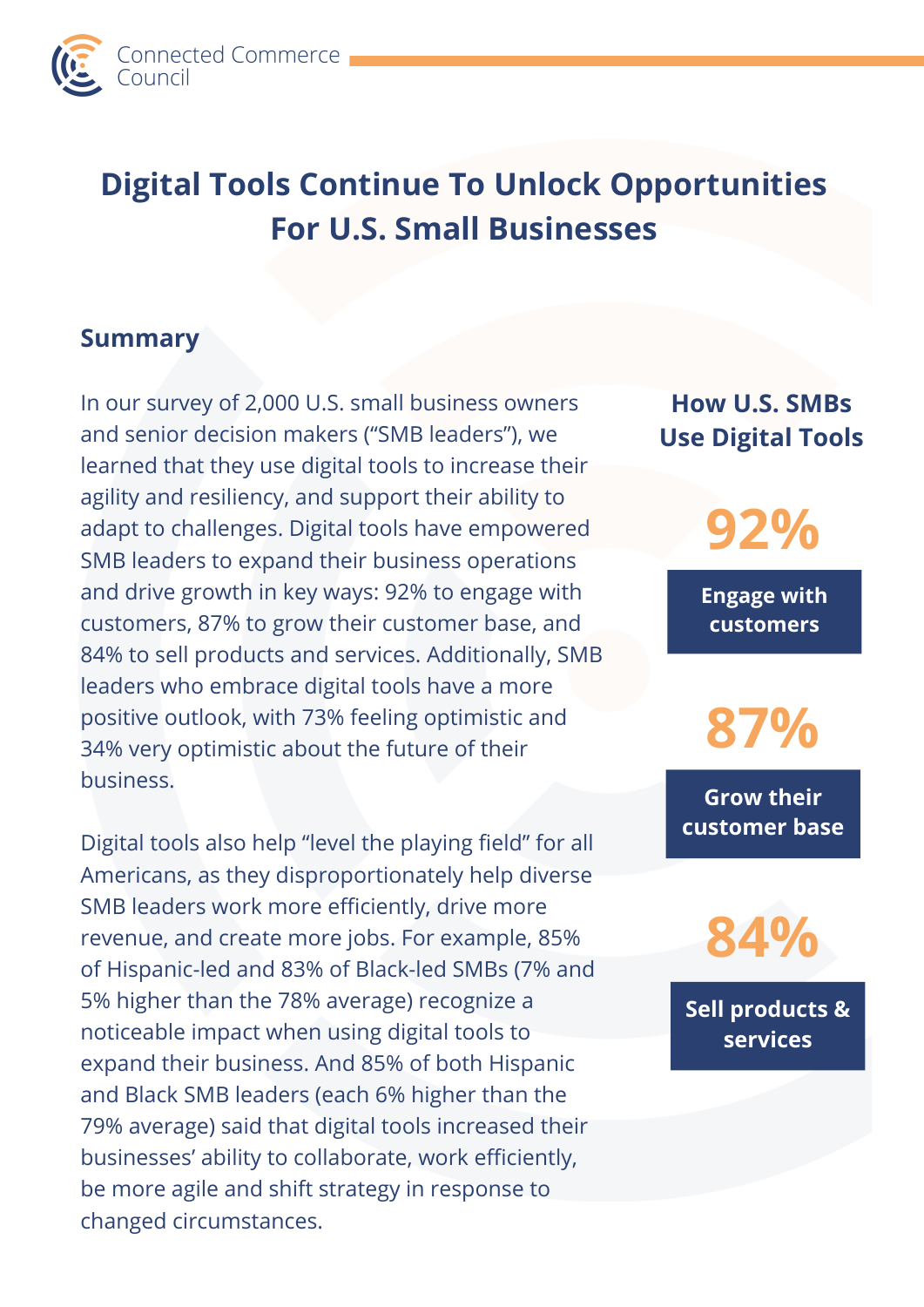# **Key Research Results**

### **Most American Small Businesses Find Digital Tools Valuable**

*SMB leaders recognize digital tools as a valuable and integral part of their businesses, enabling them to be more agile and capture more opportunities.*

- 78% said that adopting digital tools during the last two years created new opportunities for their business.
- 82% view digital tools as important and valuable to their business.
- SMB leaders in highly data-driven industries view digital tools as an especially important and valuable part of their business operations: Technology: 99% (+17); Finance: 94% (+12); Real Estate: 87% (+5)
- SMB leaders in physical goods industries view digital tools as a very important and valuable part of their business operations: Wholesale: 89% (+7); Manufacturing: 87% (+5); Retail: 86% (+4)
- 92% of SMB leaders use digital tools to communicate with customers.
- 79% said that digital tools increased their businesses' ability to collaborate, work efficiently and shift strategy quickly.

**Example:** An online clothing retailer with 11 employees in Santa Monica, California creates YouTube videos that show the behind-the-scenes processing and packing of an order to generate new conversations and potential sales leads.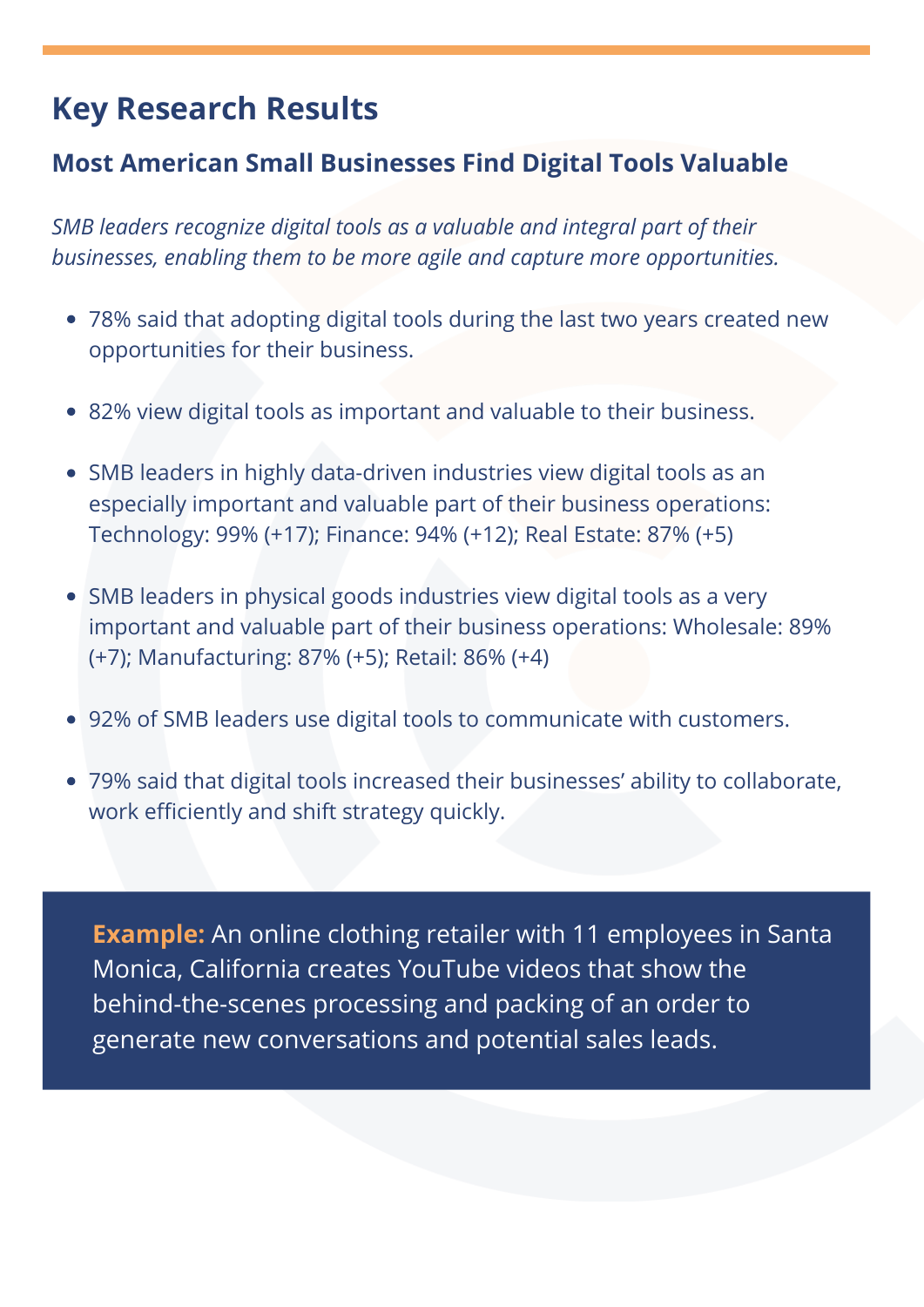### **Small Business Digital Tool Use Drives Revenue and Optimism**

*Digital tools help small businesses sell products and services, attract new customers, hire staff, and expand operations.*

- 84% of SMB leaders use digital tools to sell products and services.
- 73% use digital tools to drive revenue as an important part of their business.
- 87% use digital tools to find new customers as an important part of their business.
- 73% feel more optimistic about the future of their business because of digital tools, despite two-thirds (66%) feeling that the overall economy is struggling.
- 72% of Veteran SMB leaders feel optimistic about the state of their industry, 12% higher than average (60%).

**Example:** A 60-person real estate mapping company based in New York City uses data-driven targeted advertising to luxury goods customers on Instagram, allowing it to expand its customer base rapidly.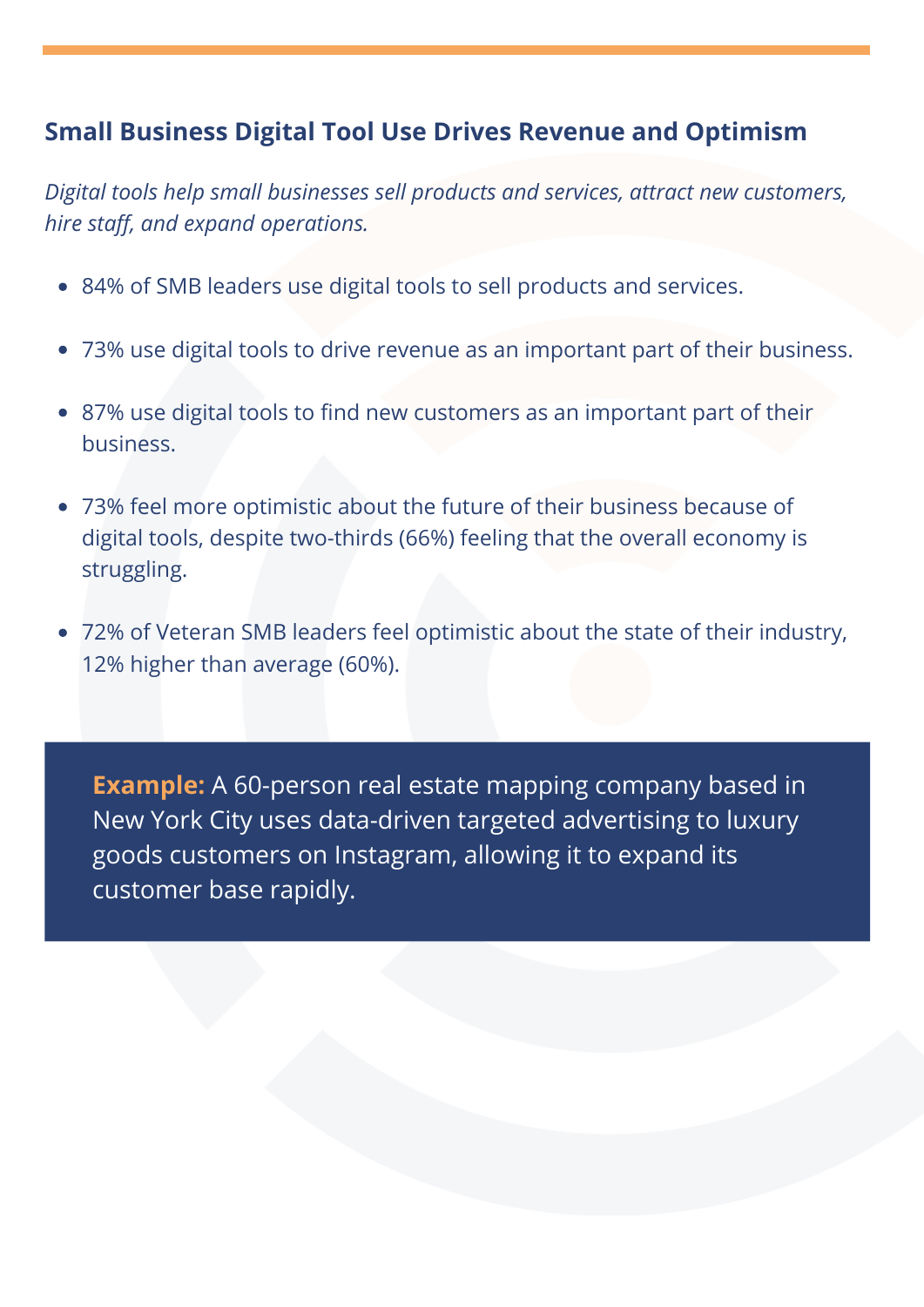### **Digital Tools Help Level the Playing Field For All Americans**

*Free and low-cost digital tools help level the playing field for SMBs led by diverse leaders.*

- 85% of Hispanic-led and 83% of Black-led SMBs (7% and 5% higher than the 78% avg.) saw a noticeable impact when using digital tools to expand their business.
- 80% of Black-led SMBs (7% higher than the 73% avg.) view using digital tools to drive revenue as an important part of their business.
- 85% of both Hispanic and Black SMB leaders (each 6% higher than the 79% avg.) stated that digital tools increased their businesses' ability to collaborate, work efficiently, be more agile, and shift strategy quickly.
- 82% of Black and 81% of Hispanic SMB leaders (9% and 8% higher than the 73% avg.) are more optimistic about the future of their business during the pandemic because of digital tools.
- 71% of Veteran-led SMB leaders (13% higher than the 58% avg.) feel optimistic that their business will grow and thrive in the next 3-5 years.
- 66% of Hispanic and 64% of Black SMB leaders (8% and 6% higher than the 58% avg.) feel optimistic that their business will grow and thrive in the next 3-5 years.

**Example:** Two Hispanic women in Chicago, Illinois transformed their handmade jewelry "side hustle" into a revenue-generating business through a Shopify web store, where they can now reach customers all over the world.